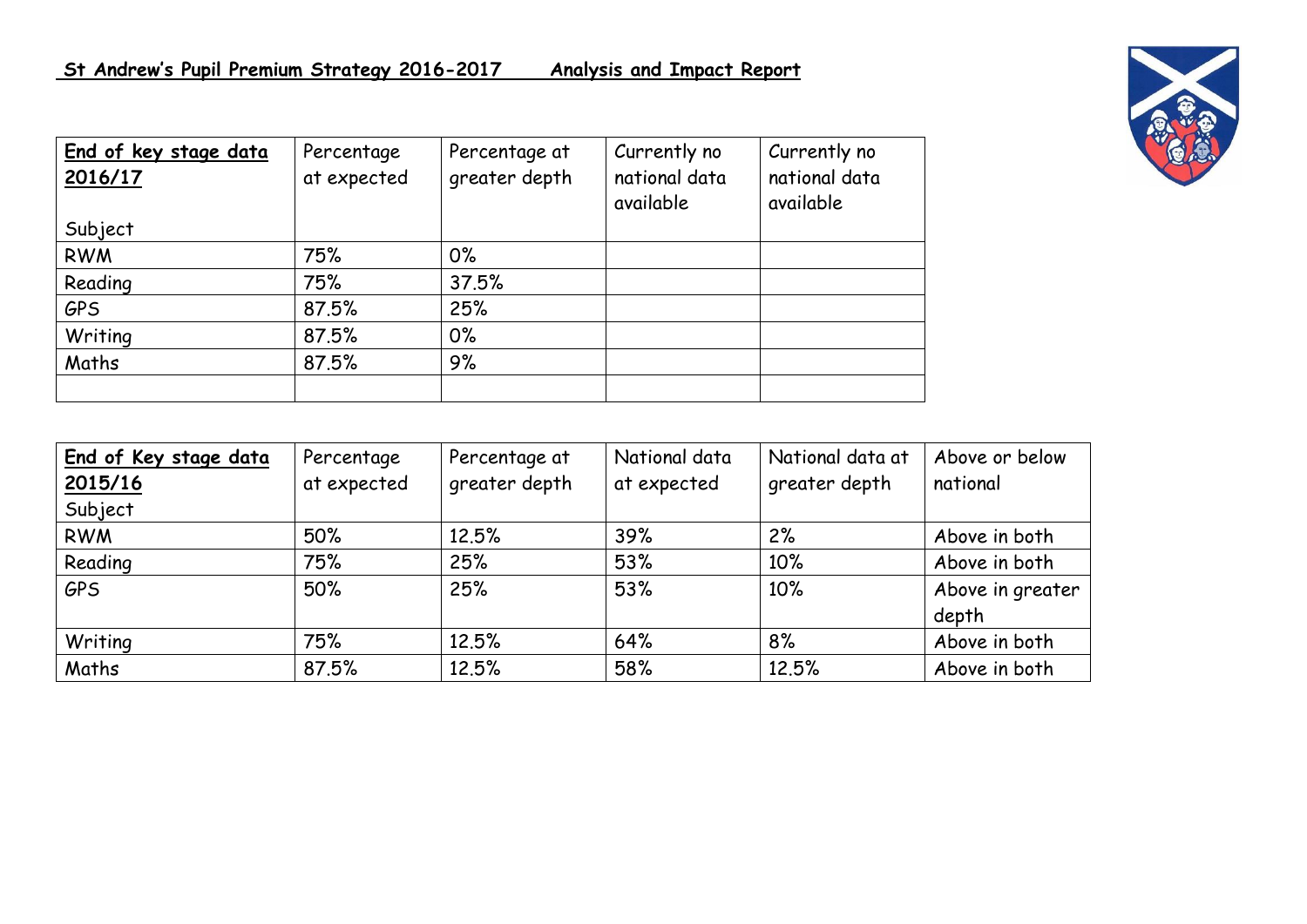### **Amount of Pupil Premium funding received-**

| Number of pupils eligible | $26(2 \times LAC)$ |
|---------------------------|--------------------|
| Total PP received         | £35,480            |

#### **Identified barriers to educational achievement**

St Andrew's Junior School has identified the following as barriers for some of the pupils currently in receipt of Pupil Premium:

- Access to extra-curricular activities- educational experiences such as trips, the school residential and extra- curricular clubs.
- Parental engagement with the school- completion of homework and ability to support their children in this area.
- The need of additional support in class, or through group education plans.
- Some have additional emotional needs which cause barriers to learning.

#### **Rationale for Expenditure**

TAs have been funded to focus on the specific needs of PP children throughout the school. Many pp pupils' parents are unable to pay for school trips, the residential trip to the Lakes and extra-curricular clubs (Cookery Club). In order to support their learning in all areas of the curriculum and to develop their confidence the school has allocated funding to pay for these additional expenses throughout the academic year. Additional TA support has been allocated to provide further support academic and emotional support to PP children. Funding has been allocated for the DHT to teach Year Six Booster lessons specifically focussing on grammar and the 4 rules; a significant number of PP children attend this group none of whom were at Age related expectations at the start of the academic year.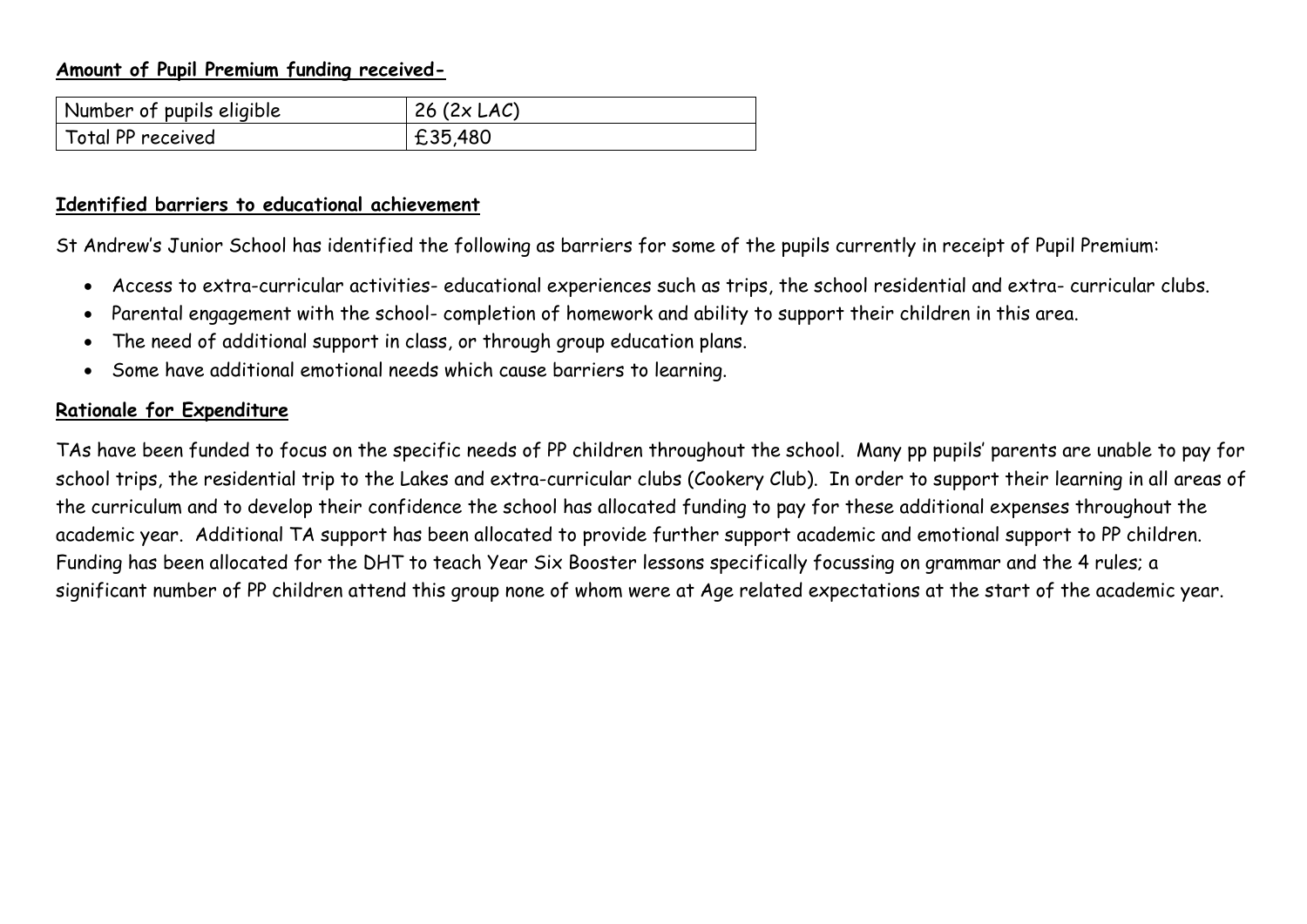| Area of spend            | Focus                    | <b>Total allocation</b> |
|--------------------------|--------------------------|-------------------------|
| Additional TA support in | English and Maths        | £20,000                 |
| classes and for focussed |                          |                         |
| interventions.           |                          |                         |
| Cover for weekly         | English and Maths        | £7000                   |
| Booster session          |                          |                         |
| run by DHT               |                          |                         |
| Additional SEN support   | English, Maths, Social   | £3500                   |
| from Local Delivery      | and Communication        |                         |
| Group                    |                          |                         |
|                          |                          |                         |
| Funding for extra-       | Personal and social      | £480                    |
| curricular clubs         |                          |                         |
| Funding for school trips | Personal and Social      | £2500                   |
| and the residential      |                          |                         |
| Funding for homework     | Personal and social      | £2000                   |
| club                     | <b>English and Maths</b> |                         |

# **Key expenditure- how the allocation will be spent.**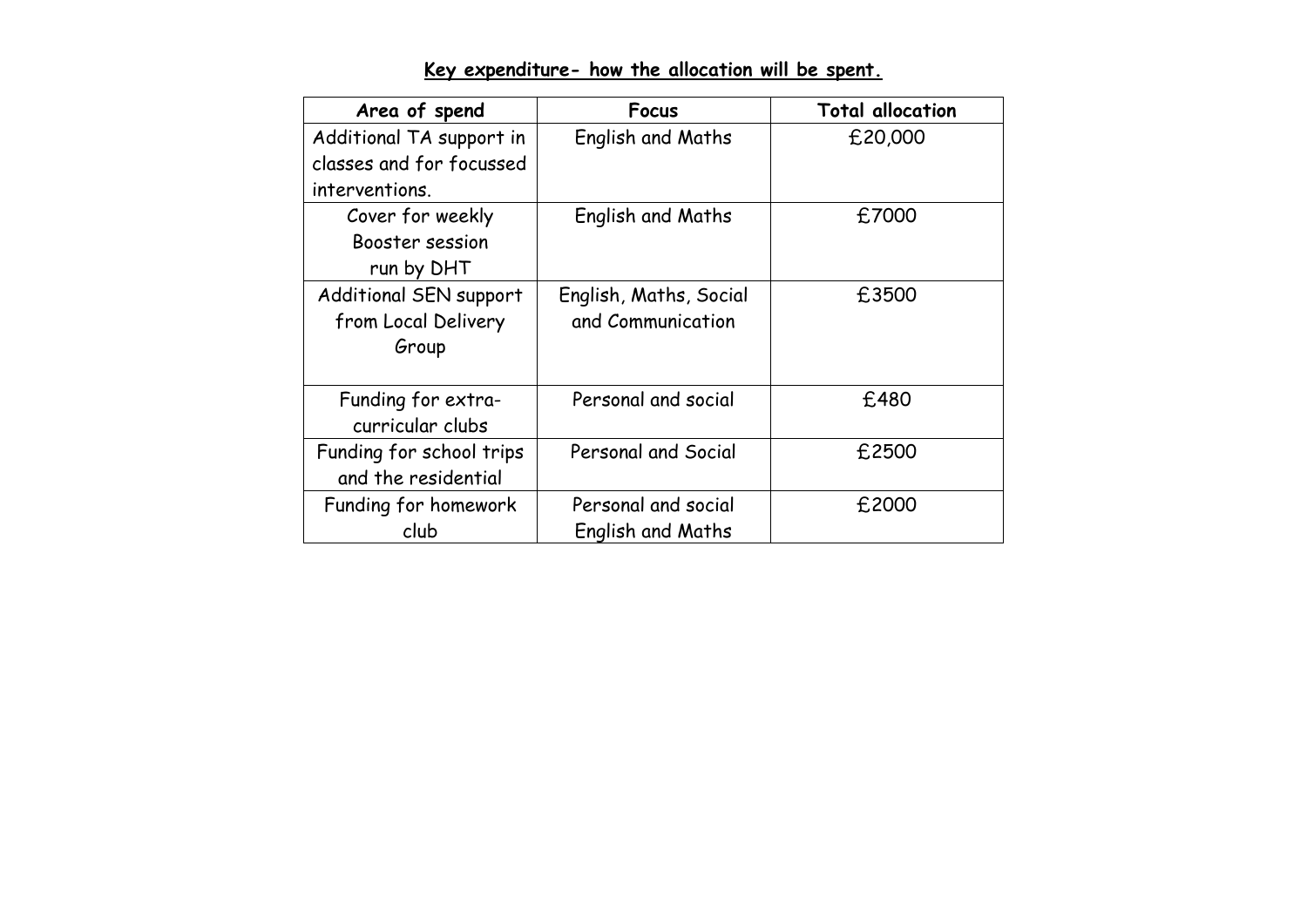| Area of spend                                                     | Intended outcomes-why<br>these approaches were<br>taken                                                                                                                                                                                                                                                                                                                                                                                                                                                                                                  | Actions                                                                                                                                                                                                                                                                                                                                                                                                                                                                                                                                                     | Impact                                                                                                                                                                                                                                                                                                                                                             |
|-------------------------------------------------------------------|----------------------------------------------------------------------------------------------------------------------------------------------------------------------------------------------------------------------------------------------------------------------------------------------------------------------------------------------------------------------------------------------------------------------------------------------------------------------------------------------------------------------------------------------------------|-------------------------------------------------------------------------------------------------------------------------------------------------------------------------------------------------------------------------------------------------------------------------------------------------------------------------------------------------------------------------------------------------------------------------------------------------------------------------------------------------------------------------------------------------------------|--------------------------------------------------------------------------------------------------------------------------------------------------------------------------------------------------------------------------------------------------------------------------------------------------------------------------------------------------------------------|
| TA support in classes<br>and for focused<br>interventions. (GEPs) | Improved learning<br>$\bullet$<br>outcomes in reading,<br>writing and maths.<br>(Meeting end of year<br>standards)<br>1:1 and/ or small<br>group interventions<br>planned to cater for<br>individual needs (ie<br>spelling, reading,<br>handwriting,<br>Inference)<br>Support within<br>lessons to improve<br>understanding in<br>reading, writing and<br>Maths.<br>Consolidation of<br>learning completed in<br>class-time to<br>practise and<br>application of skills.<br>Careful tracking of<br>homework to ensure<br>regular reading takes<br>place. | • Weekly TA meetings<br>with SENCo- review<br>of interventions,<br>sharing of ideas and<br>resources.<br>Teacher and TA<br>weekly meetings to<br>allow greater<br>discussion and<br>sharing of strategies<br>and planning. Always<br>for clear<br>communication and<br>expectations.<br>TA timetables<br>$\bullet$<br>carefully planned by<br>Teachers to ensure a<br>balanced curriculum<br>is enjoyed by all<br>children.<br>Close communication<br>$\bullet$<br>between TA,<br>teachers, SENCo and<br>HT to track progress<br>on a half-termly<br>basis. | Weekly meetings, additional<br>$\bullet$<br>training from EPS service,<br>Specialist teaching team and<br>Occupational therapists<br>developed confidence and skill<br>set of TAs delivering<br>interventions.<br>Weekly meetings between TAs<br>$\bullet$<br>and teachers ensured maximum<br>opportunities to diminish the<br>difference between these<br>groups. |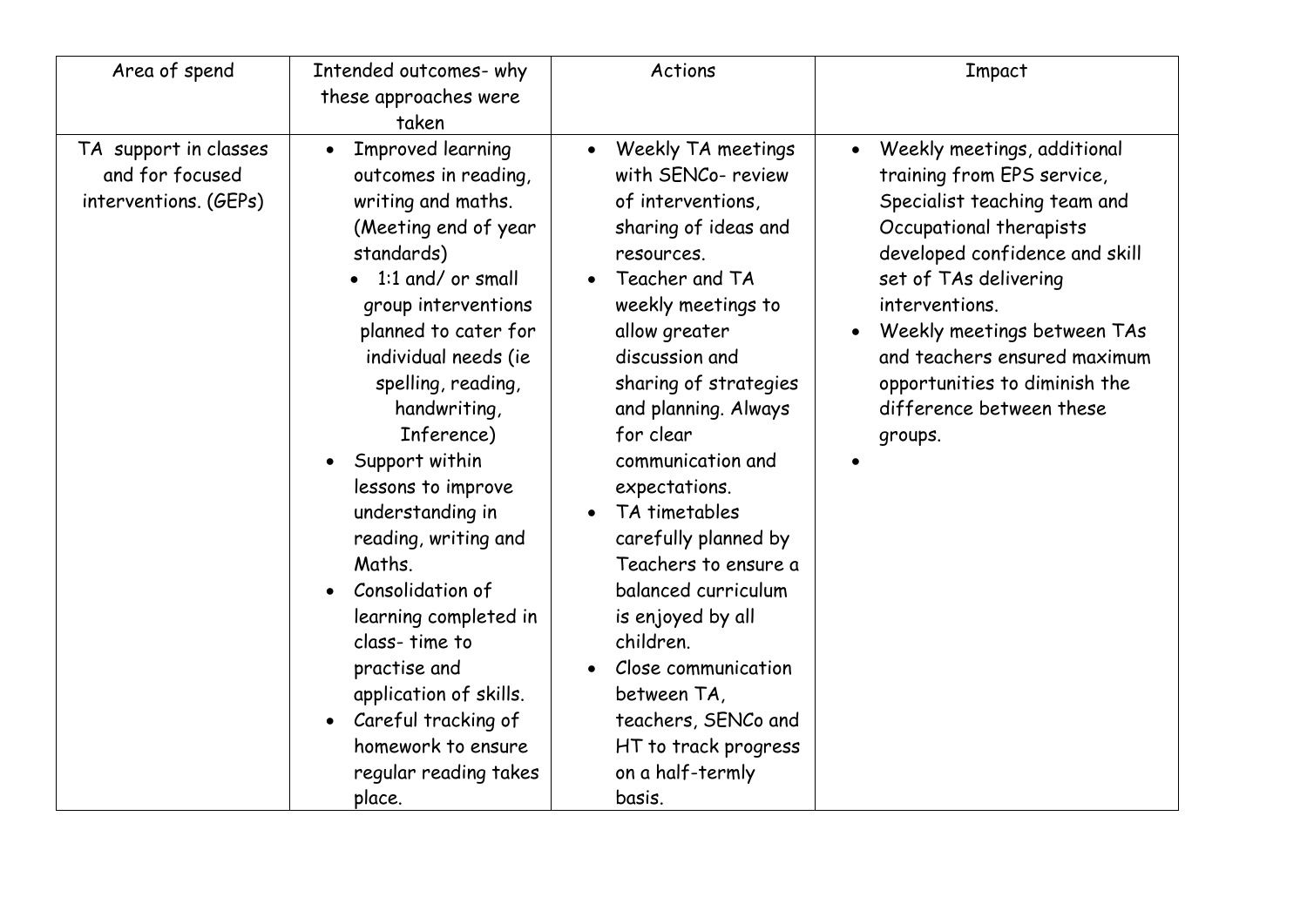|                                                      | Priority reading if<br>$\bullet$<br>pupils do not read at<br>home.<br>PP children to be<br>monitored regularly<br>to ensure well-being<br>maintained and any<br>emotional needs<br>met. | Teacher and SENCo<br>reviews- during PPA<br>on regular basis.<br>TAs to provide<br>evidence of progress<br>from GEPs.<br>SENCo to support all<br>staff with<br>interventions                                                               |                                                                                                  |
|------------------------------------------------------|-----------------------------------------------------------------------------------------------------------------------------------------------------------------------------------------|--------------------------------------------------------------------------------------------------------------------------------------------------------------------------------------------------------------------------------------------|--------------------------------------------------------------------------------------------------|
| Cover for weekly<br>booster sessions<br>(run by DHT) | Improved learning<br>outcomes in reading,<br>writing and maths.<br>Pupils gain confidence<br>with key concepts.<br>Pupils feel equipped<br>to tackle more<br>challenging work.          | Regular review of<br>groupings to ensure<br>the maximum impact<br>to children.<br>Data analysis to<br>monitor progress.<br>Close communication<br>between year six and<br>DHT to ensure that<br>work is in line with<br>termly objectives. | 75% of PP children achieved the<br>national expected standard in<br>RWM.                         |
| Additional SEN support<br>from LDG                   | Identification of any<br>$\bullet$<br>specific learning<br>difficulties or<br>additional barriers to                                                                                    | Any children who are<br>$\bullet$<br>not making expected<br>progress to be<br>analysed and                                                                                                                                                 | Teaching staff benefited from<br>specialist teaching strategies<br>from professionals which were |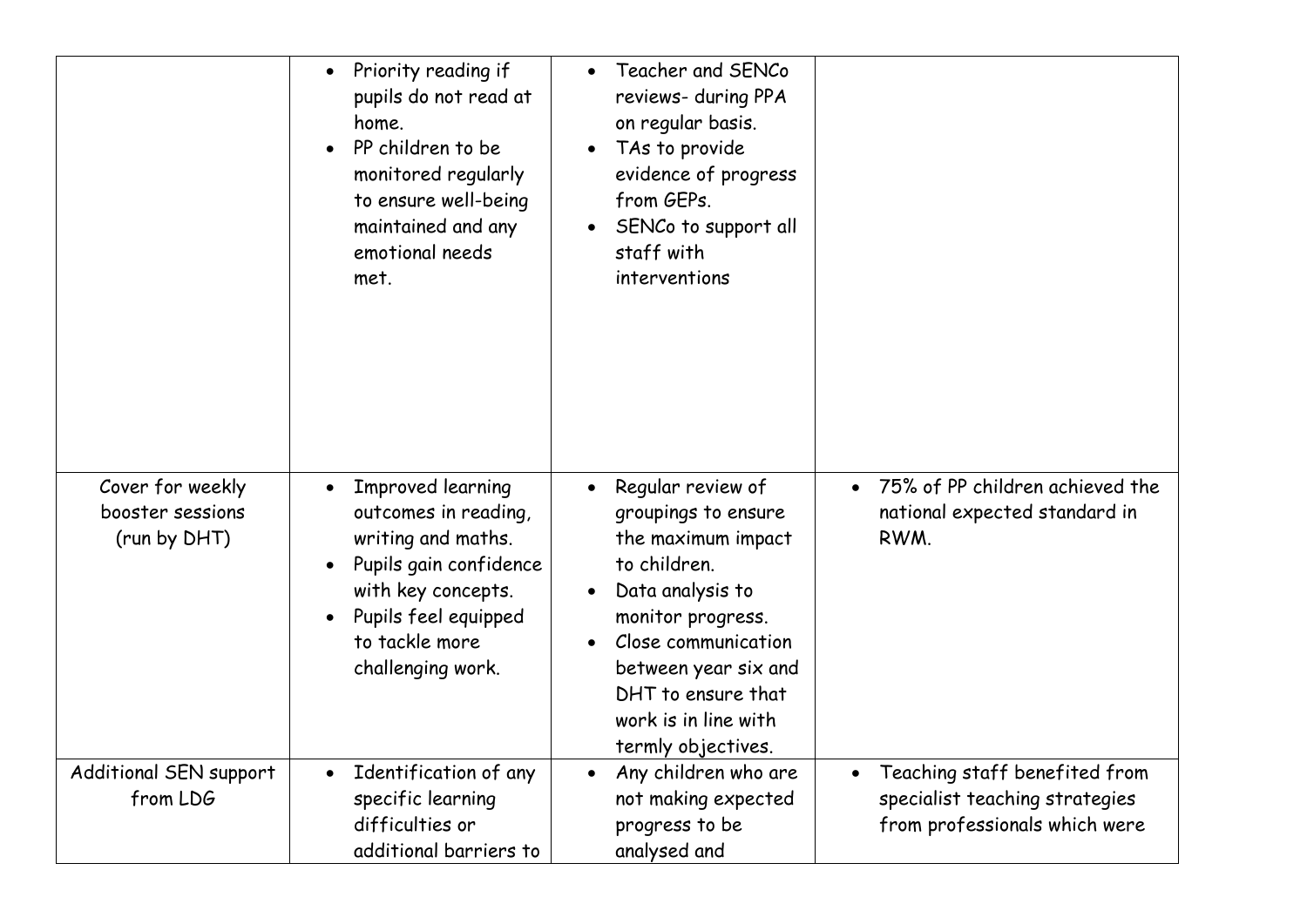|                                         | learning that the<br>child might be<br>experiencing.<br>Expert opinion and<br>$\bullet$<br>advice for SENCo<br>and class teachers<br>and TAs from<br>Educational<br>Psychologists,<br>Speech and Learning<br>Therapist and<br>Occupational Therapy<br>teams.                                                                                                              | focussed on under<br>Monitored Quality<br>First Teaching<br>MQFT.<br>Expert support from<br>LDG specialist<br>teachers to advise<br>staff and parents as<br>needed.<br>Parents to be kept<br>informed of meetings<br>and suggested<br>programmes to<br>follow. | used to inform class teaching,<br>interventions and 1:1 teaching.                                              |
|-----------------------------------------|---------------------------------------------------------------------------------------------------------------------------------------------------------------------------------------------------------------------------------------------------------------------------------------------------------------------------------------------------------------------------|----------------------------------------------------------------------------------------------------------------------------------------------------------------------------------------------------------------------------------------------------------------|----------------------------------------------------------------------------------------------------------------|
| Funding for extra-<br>curricular clubs. | Social skills are<br>$\bullet$<br>developed through<br>participation in a<br>range of clubs by the<br>school or external<br>providers.<br>Pupils enjoy the<br>$\bullet$<br>experiences of being<br>at school and are<br>keen to stay late to<br>participate in chosen<br>activities.<br>Talents, skills and<br>efforts in non-<br>academic subjects<br>are celebrated and | Analysis of numbers<br>who have taken part<br>in clubs.<br>Staff to talk to<br>children/parents<br>about possible<br>interests and<br>available clubs.<br>Funding to be<br>arranged for paid<br>clubs. Eg-cookery<br>club.                                     | 100% of pupil premium children<br>$\bullet$<br>were given the opportunity to<br>attend the free homework club. |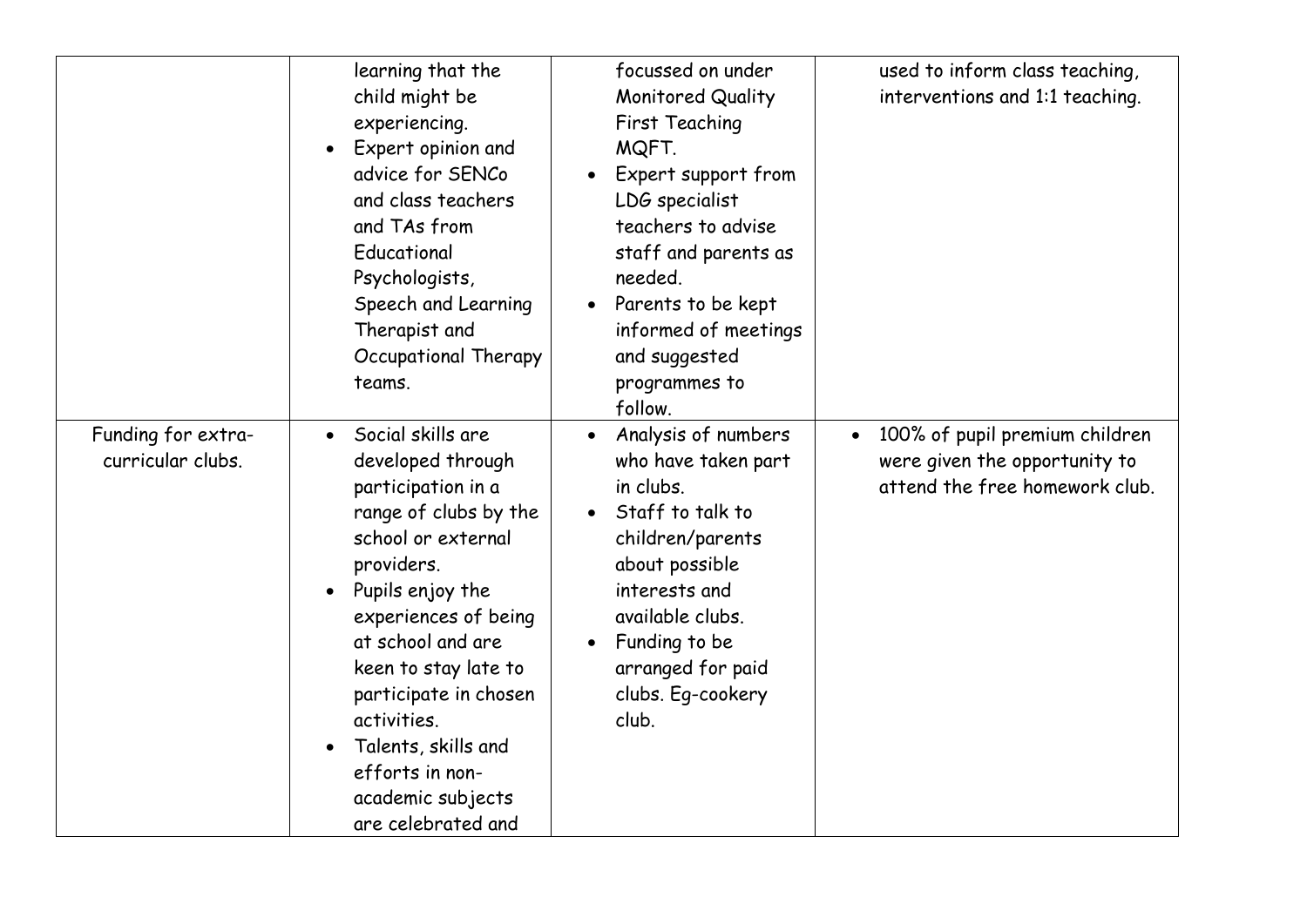|                                                  | develop self-<br>confidence.                                                                                                                                                                                                                                                                                                                                                                       |                                                                                                                                                                                                                                                                |                                                                                                 |
|--------------------------------------------------|----------------------------------------------------------------------------------------------------------------------------------------------------------------------------------------------------------------------------------------------------------------------------------------------------------------------------------------------------------------------------------------------------|----------------------------------------------------------------------------------------------------------------------------------------------------------------------------------------------------------------------------------------------------------------|-------------------------------------------------------------------------------------------------|
| Funding for school trips<br>and residential trip | Pupils are able to<br>participate fully in<br>school trips and the<br>year six residential<br>to The Lakes.<br>Learning is supported<br>by trips that are<br>carefully planned to<br>enhance the schools<br>curriculum.<br>Social-skills,<br>$\bullet$<br>independence,<br>perseverance and<br>team-work are<br>developed through<br>participation in<br>groups and the<br>residential activities. | • Residential letter<br>includes information<br>for parents about<br>available funding.<br>HT to meet with<br>parents requesting<br>funding support.<br>Teachers made aware<br>of funding available-<br>parents can be<br>approached if<br>deemed appropriate. | 100% of parents who enquired<br>about support for school trips<br>were given financial support. |
| Funding for homework<br>club                     | Pupils to be given<br>$\bullet$<br>support in completing<br>homework tasks.<br>Pupils to have<br>$\bullet$<br>internet access to<br>complete My Maths<br>homework.<br>Pupils to enjoy<br>engaging with other<br>children after school                                                                                                                                                              | No cost to parents<br>for homework club<br>support.<br>TAs to liaise with<br>class teachers to<br>have an awareness of<br>homework tasks to be<br>completed.<br>Children to be<br>reminded to have                                                             |                                                                                                 |